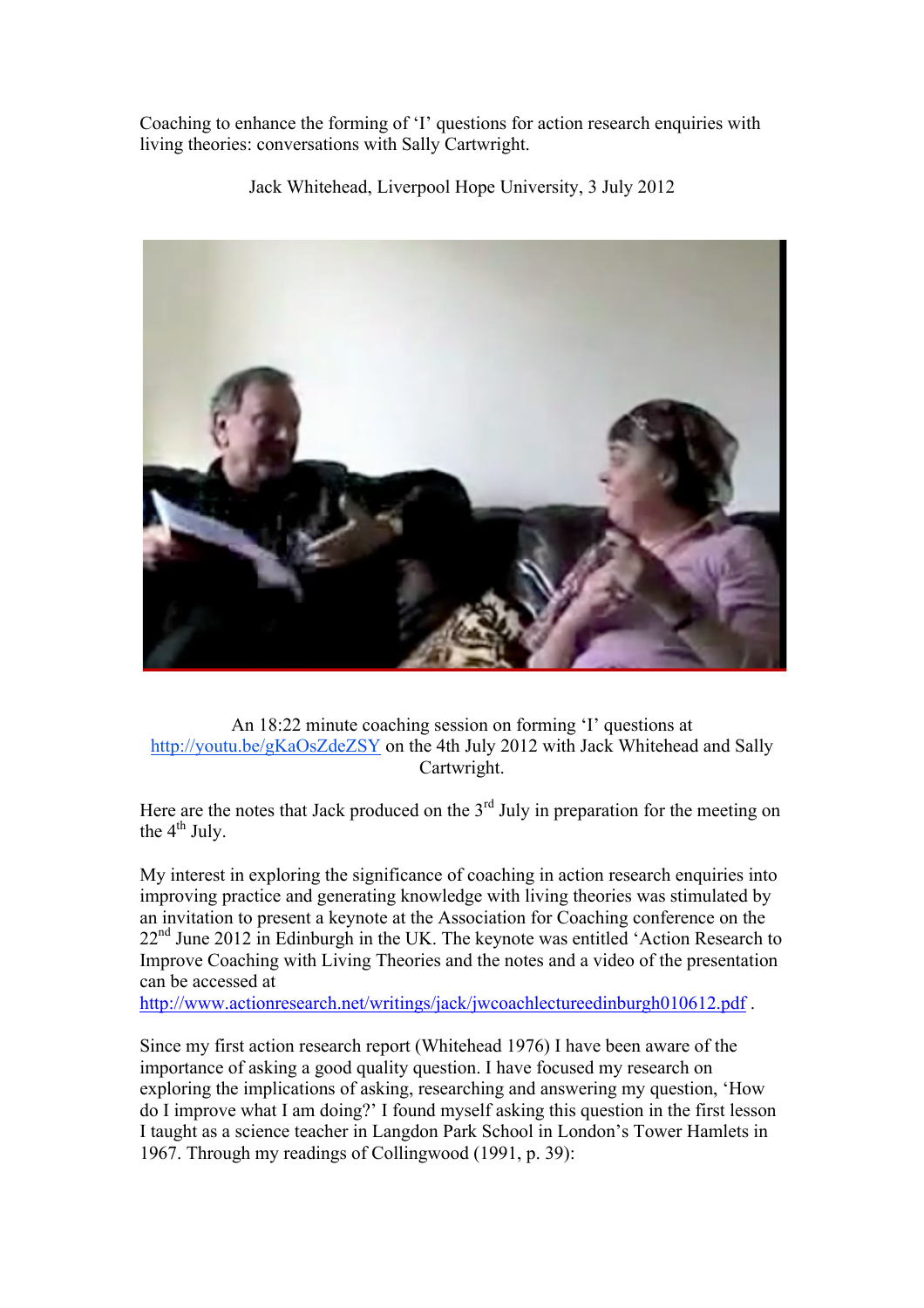*Whether a given proposition is true or false, significant or meaningless, depends on what question it was meant to answer; and any one who wishes to know whether a given proposition is true or false, significant or meaningless, must first find out what question it was meant to answer*.

and Gadamer (1975, p. 333):

*A person who possesses the 'art' of questioning is a person who is able to prevent the suppression of questions by the dominant opinion.... Thus the meaning of a sentence is relative to the question to which it is a reply (my emphasis) , i.e. it necessarily goes beyond what is said in it. The logic of the human sciences is, then, as appears from what we have said a logic of the question. Despite Plato we are not very ready for such a logic.* (p. 333),

 I came to understand the importance of understanding the question to which a research report was providing an answer.

In the above keynote I explain how I can understand my supervision of research students in terms of learning how to use four social criteria of validity, derived from ideas of Habermas (1976) as a form of coaching. I explain how I coach researchers to strengthen the comprehensibility, rightness, truthfulness and authenticity (pp. 2-3) of their explanations of educational influence.

My present interest is in using coaching to help researchers to form good quality 'I' questions in their living theory action research emerged from a conversation with Sally Cartwright about her writings for her Master's Dissertation. Sally is one of the most impressive educators I have known and as part of my productive work I am supporting Sally, as a tutor, to make public her embodied knowledge as an educator, as a contribution to the knowledge-base of education. Here is the extract from Sally's writings of the  $27<sup>th</sup>$  June 2012 that focused my attention on my coaching practice in forming good quality 'I' questions:

"In the same way that Gadamer draws on Plato's Seventh letter and identifies the importance of forming a question and seeking the truth, so within education the question to do with an understanding of how the educator can establish a relationship of giving and receiving is required. Such an educational community can itself promote qualities that enhance relationships and the learning of others. Within an educational community particularly with the development of technology an understanding of the educational relationships through embodied knowledge can be expressed and communicated to others. Technology can also now be added to the more conventional forms of communication of ideas and information. It allows the educator through movement and expression to communicate educational values. It allows a creative space to be established within which the expression of values can be explored and the relationships between those who are participants to be shown. Such a space opens up the opportunity to be creative in both thought and action allowing embodied knowledge to be developed and thus be sustaining and energising, for both giver and receiver. Such a release of energy enables the educator to resist the pressures created by living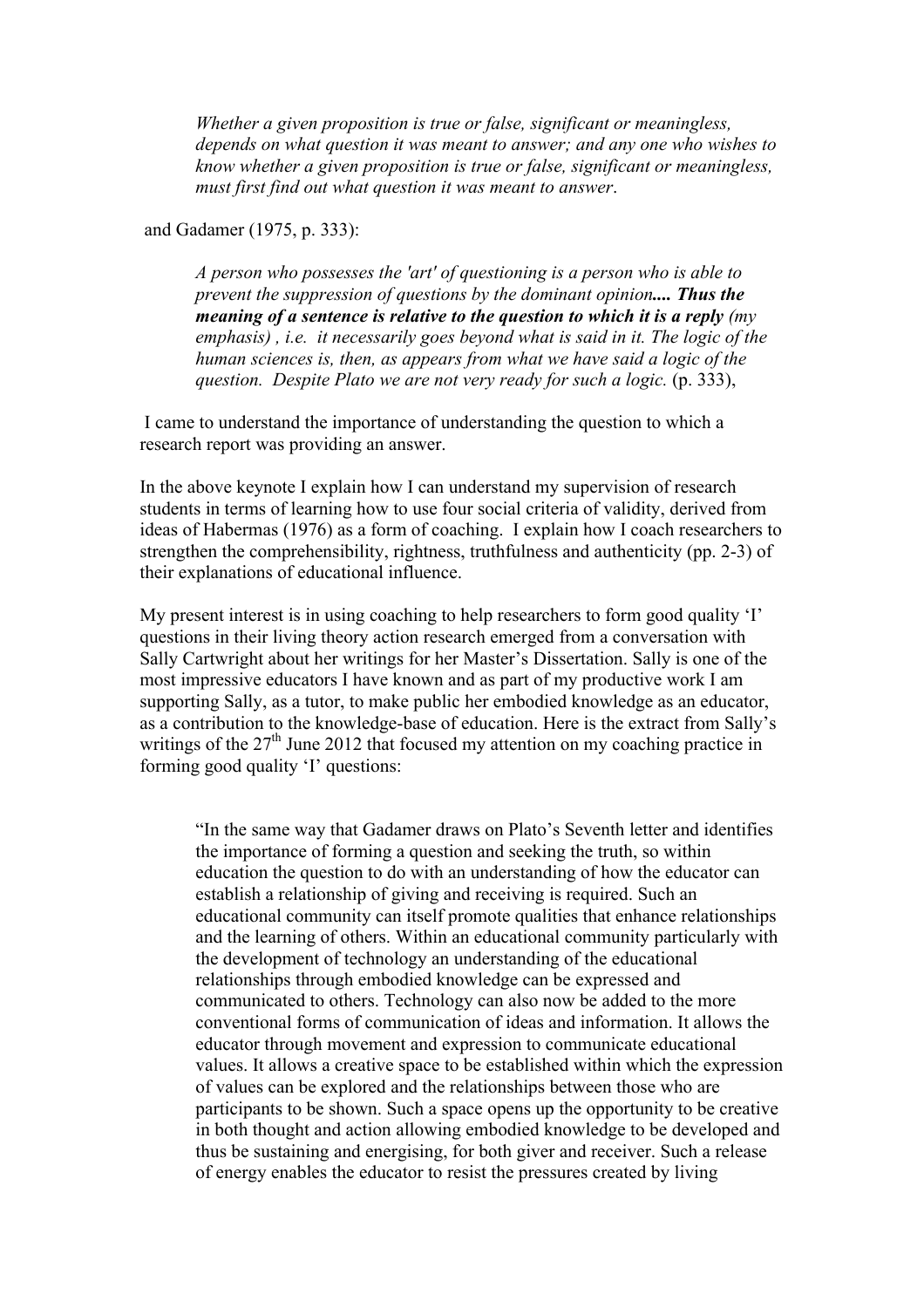boundaries which can take many forms such as changes in responsibilities within a school or family context.

Where there is the opportunity to be in the presence of another educator it is possible through the exchange of embodied knowledge to advance the educational experience of other as part of an educational community."

What I want to focus on below is my response to Sally where I'm responding in a way that I hope helps Sally to form good quality 'I' questions from the assertions she makes and that might help to develop a 'framing' for her dissertation.

**Dear Sally** – I like very much the point you make about the importance of forming a question. What I noticed as I read the above paragraphs is that you are making statements which, if you could show that they are true in the sense of being justifiable with evidence, then this would give you (and others) a most significant dissertation.

What I suggest that we could look at is how to transform the assertions into the questions that could help you to form a 'framing' to your dissertation. What I have done below is to take each sentence that contains a statement of belief (truth) and transform it into an 'I' question. Do let's chat about whether these transformations feel OK for you:

## **Such an educational community can itself promote qualities that enhance relationships and the learning of others.**

*Can I show how an educational community can promote qualities that enhance relationships and the learning of others?*

**Within an educational community particularly with the development of technology an understanding of the educational relationships through embodied knowledge can be expressed and communicated to others.** 

*Can I clarify and communicate with the help of technology my embodied knowledge and understandings of educational relationships within an educational community.*

**Technology can also now be added to the more conventional forms of communication of ideas and information.**

*How am I adding technology to the more conventional forms of communication in sharing my ideas and information?*

**It allows the educator through movement and expression to communicate educational values.** 

*How am I using technology to clarify and communicate the meanings of my educational values through their movement and expression?*

**It allows a creative space to be established within which the expression of values can be explored and the relationships between those who are participants to be shown.**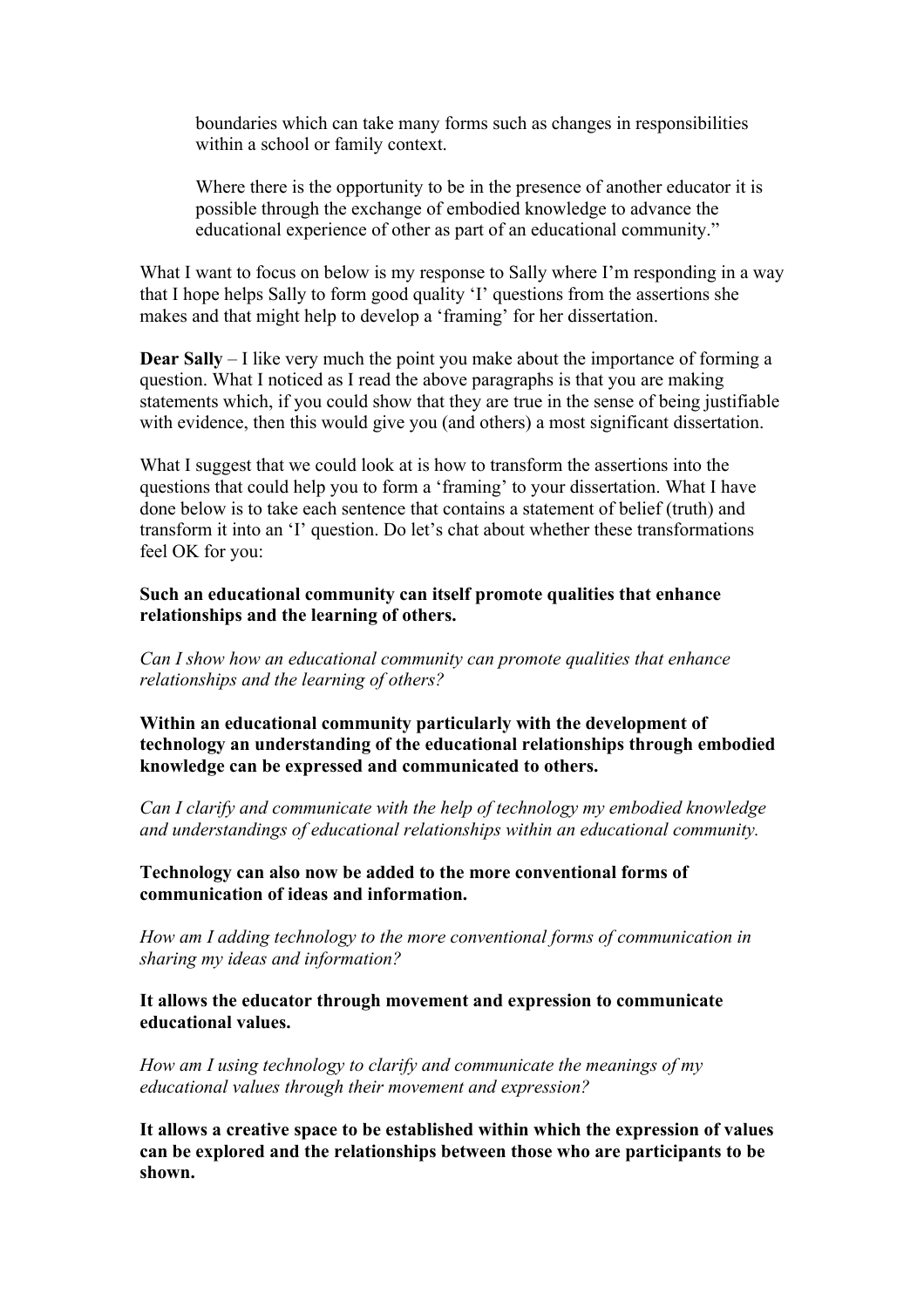*Can I show/explain how technology allows a creative space to be established within which the expression of my values can be explored and the relationships understood between participants?*

**Such a space opens up the opportunity to be creative in both thought and action allowing embodied knowledge to be developed and thus be sustaining and energising, for both giver and receiver.** 

*Can I show/explain how such a space opens up the opportunity to be creative in both thought and action, allowing embodied knowledge to be developed and to be sustaining and energising, for both giver and receiver?*

**Such a release of energy enables the educator to resist the pressures created by living boundaries which can take many forms such as changes in responsibilities within a school or family context.**

*Can I show/explain how such a release of energy enables me, as an educator, to resist the pressures created by living boundaries which can take many forms such as changes in responsibilities within a school or family context?*

**Where there is the opportunity to be in the presence of another educator it is possible through the exchange of embodied knowledge to advance the educational experience of other as part of an educational community.**

*Can I show/explain how, where there is the opportunity to be in the presence of another educator it is possible through the exchange of embodied knowledge to advance the educational experience of other as part of an educational community?* I am also drawn to work with Sally because I think that this will enable me to enhance my contribution to fulfilling the vision and purposes of the Faculty of Education of Liverpool Hope University:

The guiding vision and orientation of the Faculty is to develop educational thought and practices which promote education as a humanising influence on each person and on society locally, nationally and internationally.

The purposes are:

To contribute to the development of knowledge and understanding in all fields of education, influencing all work with values arising from hope and love. To support learning, teaching, research and other activities which contribute to the study and practice of education as a globally significant endeavour. To support undergraduate, postgraduates and others interested in educational progress and development so that they will be people of service.

With evidence that:

Move(s) from data to "intelligence" for informed decisions through the use of professional judgement and wisdom. (Liverpool Hope University, 2012)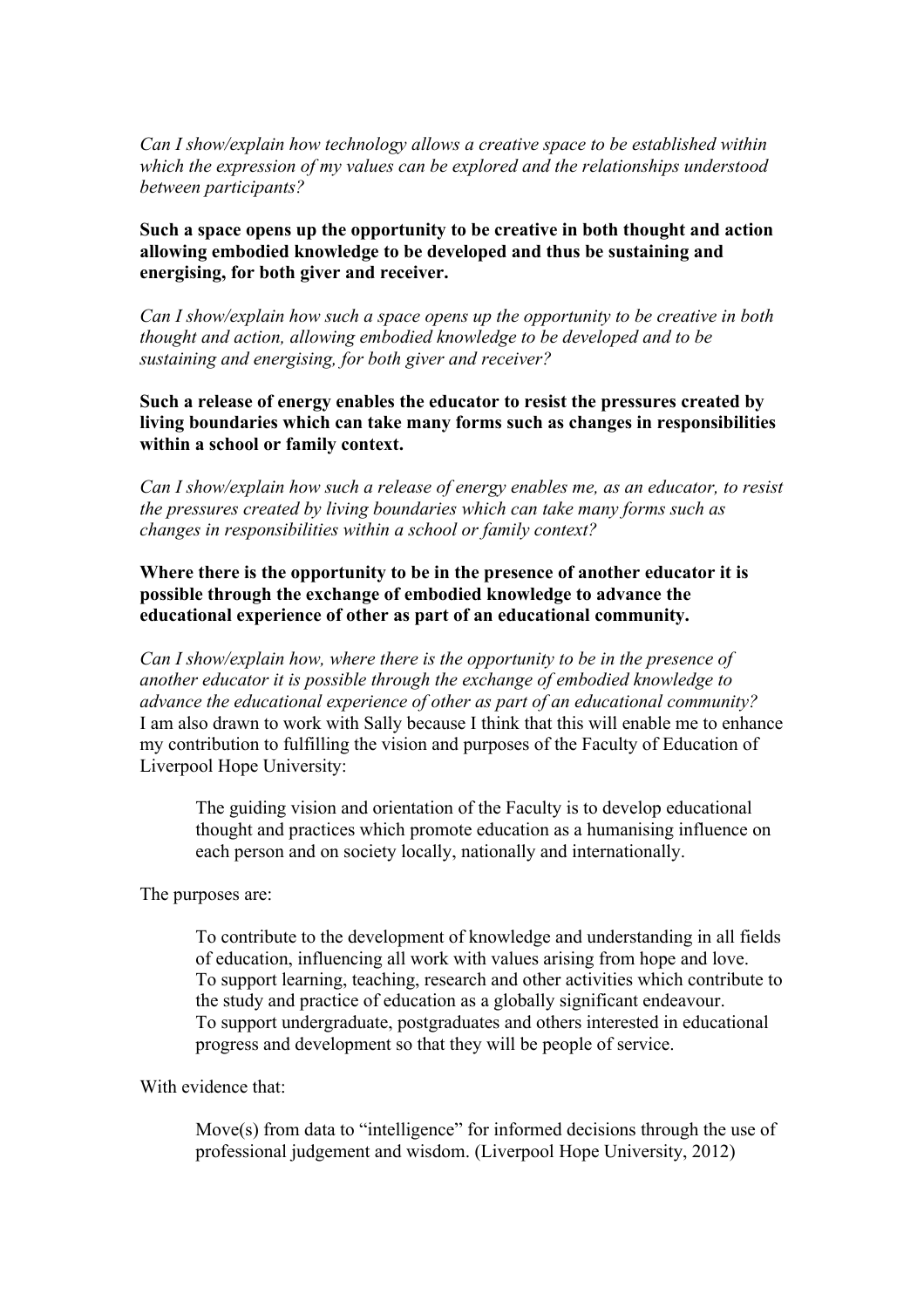In particular I believe that working with Sally will enable me to enhance my contribution to *'the development of knowledge and understanding in all fields of education, influencing all work with values arising from hope and love.'*

Sally writes about the significant influence on her dissertation of a diagnosis of terminal brain cancer with her recognition of the importance of being provided with a loving space that has been life affirming as well as becoming more accepting of the gifts of others and of the importance of inter-dependence:

Progress through the dissertation has been affected by a diagnosis of terminal brain cancer and has had a profound effect on social relationships within the family, relatives, friends and neighbours and has exposed levels of love, generosity and kindness beyond which had not been imagine prior to the illness.

An appropriate term to describe the love that has been experienced is agape, one that is unconditional and one that is freely given and one that has been given both socially and physically. Those around me have provided a loving space which has been life affirming, not only just within the family but also within a social and educational and professional context. From the social context of love, inspiration has been derived.

The brain cancer has brought its own forms of disability such as memory loss and an inability to use numbers. The recognition of the importance of being able to accept help has become increasingly important. Thus in the same way the expectations placed on students previously to become interdependent in their learning, I too have had to increasingly accept the place of dependency and inter-dependency in a range of contexts. The educational environment can be life affirming in relation to the giver and receiver. For the giver there needs to be an acknowledgement and recognition that there is something to give. 'If I am not for myself, then who will be for me? And if I am only for myself, then what am I? And if not, when? Pirkei. (Ethics of the Fathers, Pirkei Avot 1:14). Within the development of an educational community there is question about the nature of the relationships between the participants and these can be significant.

I am hoping to continue my conversation with Sally on the  $4<sup>th</sup>$  July 2012.

References:

Collingwood, R. G. (1991) An Autobiography, Oxford; Oxford University Press Gadamer, H. G. (1975) Truth and Method, p. 333. London; Sheed and Ward. Habermas, J. (1976) Communication and the Evolution of Society. London; Heinemann.

Liverpool Hope University (2012) Strategic Map of the Faculty of Education 2011- 12. Retrieved 3 July 2012 from http://www.actionresearch.net/writings/lhu/lhusm11- 12.pdf

Whitehead, J. (1976) Improving Learning for 11-14 year olds in Mixed Ability Groups. Swindon; Curriculum Development Centre.